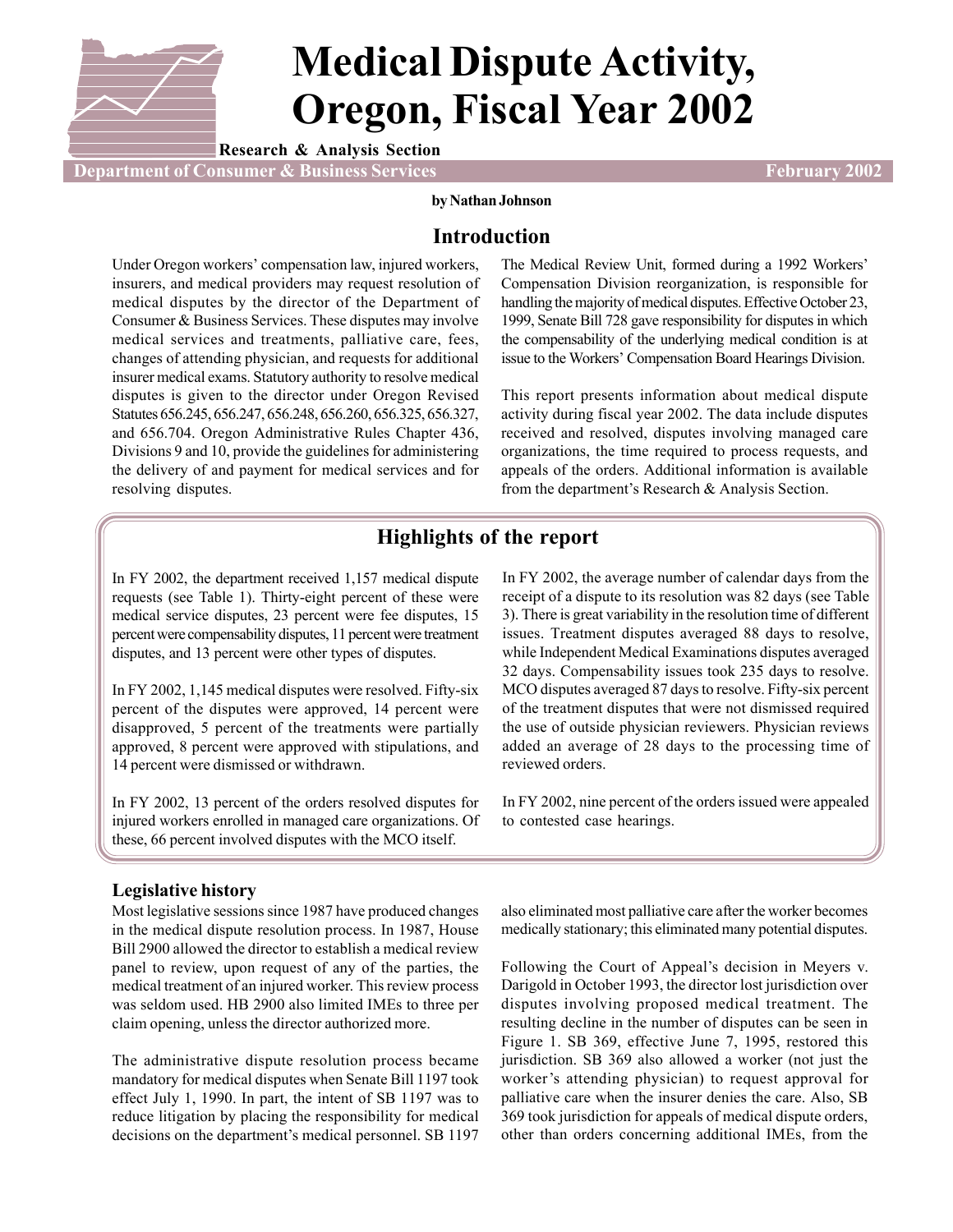Workers' Compensation Board Hearings Division. These disputes are now heard as "contested cases."

The 1999 legislative session produced two changes. HB 2525, effective August 1, 1999, moved the contested cases hearings officers from the department to the Oregon Employment Department. Effective October 23, 1999, SB 728 gave responsibility to the Hearings Division when the compensability of the underlying medical condition or the causal relationship between the accepted condition and the medical service is disputed.

The 2001 legislative session produced SB 485, which amended the law regarding the payment of medical services provided prior to the claim's initial acceptance or denial. The amendment applies to injuries since January 1, 2002. Disputes about this amendment are a new category of medical dispute.





Note: This figure does not include reconsiderations or general issues.

#### **Medical disputes received**

In fiscal year 2002, the department received 1,157 requests for medical dispute resolution (see Table 1). This was a nine percent increase from the number received in FY 2001, largely due to disputes involving provider fees. Fifty-six percent of the requests were from workers or their attorneys, 39 percent were from medical providers, and 4 percent were from insurers. The percentage of requests from medical providers increased more than eight percent from FY 2001. This increase is related to the increase in the number of fee disputes.

The most common medical dispute is over medical services. These disputes are about the services, other than palliative care, to which a worker is entitled. In FY 2002, 38 percent of the disputes fell into this category. This category was created in December 1996 when the coding system was revised to better match the medical service sections of the statute. (Compensable medical services are defined in ORS 656.245.) Many issues formerly defined as palliative care or fee disputes are now classified as medical service disputes. Palliative care disputes arise when a worker or the worker's attending physician requests that the insurer approve palliative care to enable the worker to continue current employment after the worker has become medically stationary. Claimants and providers bring these disputes to the department. In FY 2002, palliative care accounted for three percent of the disputes.

Fee disputes are between an insurer and medical provider regarding the amount of a medical fee. Most fee dispute resolution requests come from providers who are seeking reimbursement on a reduced bill. In FY 2002, these fee disputes accounted for 23 percent of the disputes.

Treatment disputes are another common category of dispute. Treatment disputes are those in which a worker or an insurer claims that the medical provider's treatment is inappropriate, excessive, ineffectual, or in violation of the administrative rules. Eleven percent of the disputes received in FY 2002 were treatment disputes. Fifty-seven percent of the insurer requests involved treatment issues. As will be shown later, treatment disputes are the most contentious and difficult to resolve.

In October 1999, MRU created a new category for classifying disputes: MCO disputes. These are disputes about managed care organization actions as defined in ORS 656.260(14). Prior to October 1999, most of these disputes were defined as treatment disputes. When this code was created, it was assigned to some existing disputes; therefore, some of these disputes appear in Table 1 as FY 1999 disputes. These disputes accounted for eight percent of the FY 2002 disputes.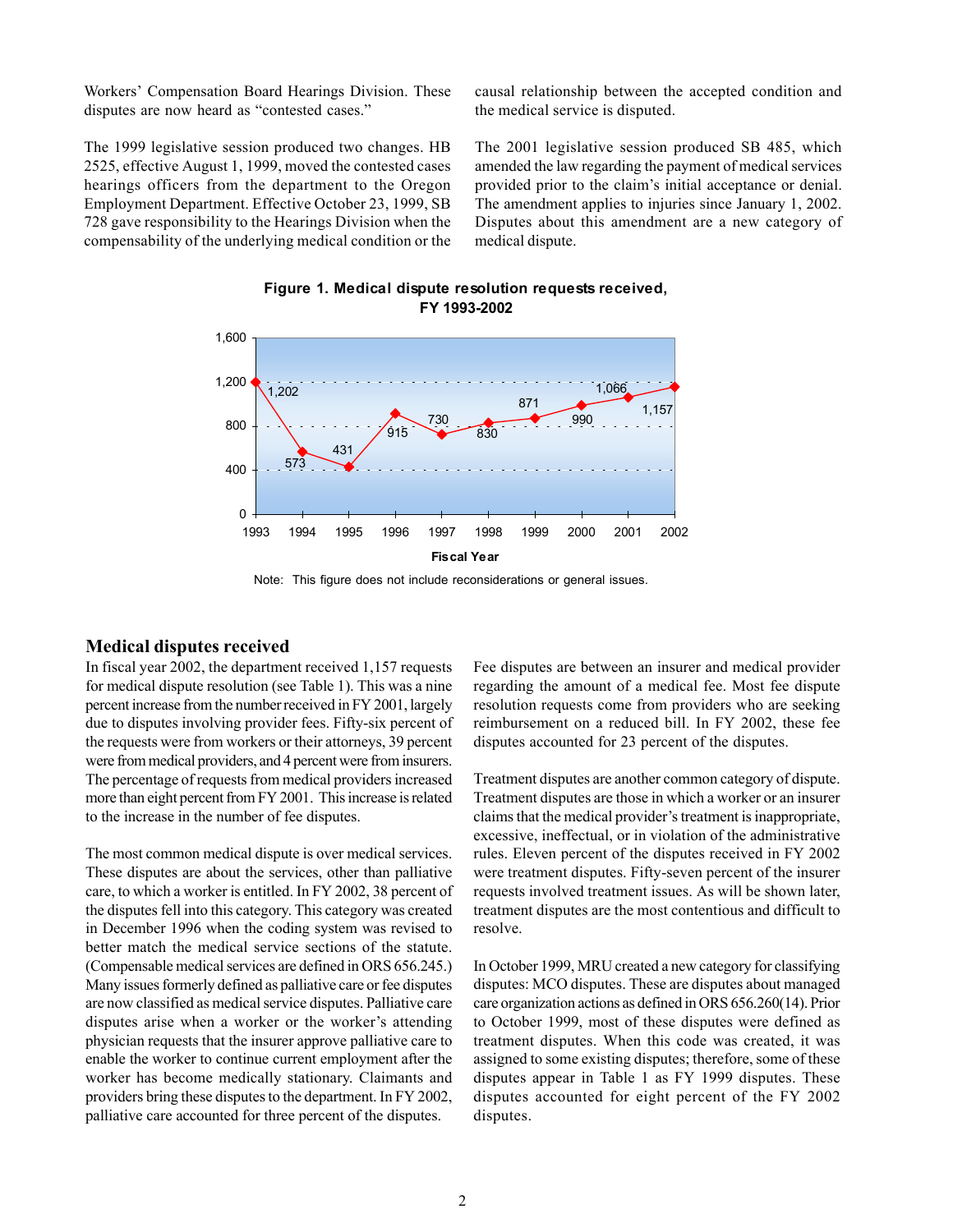|                 | <b>Disputed issues</b> |                                   |                    |                     |                |                |                                   |                |                          | Reconsid- |                              |                          |
|-----------------|------------------------|-----------------------------------|--------------------|---------------------|----------------|----------------|-----------------------------------|----------------|--------------------------|-----------|------------------------------|--------------------------|
|                 | Fee<br>dispute         | <b>Interim</b><br><b>Benefits</b> | Palliative<br>care | Medical<br>services | Treat-<br>ment | <b>MCO</b>     | Change of Additional<br>physician | <b>IME</b>     | Compen-<br>sability      | Total     | erations of<br><i>issues</i> | General<br><i>issues</i> |
| <b>Received</b> |                        |                                   |                    |                     |                |                |                                   |                |                          |           |                              |                          |
| FY 1998         | 139                    | $\qquad \qquad \blacksquare$      | 32                 | 423                 | 188            |                | 35                                | 13             | $\overline{\phantom{a}}$ | 830       | 19                           | 141                      |
| FY 1999         | 34                     | $\overline{\phantom{0}}$          | 41                 | 540                 | 201            | $\overline{2}$ | 33                                | 11             | 9                        | 871       | 21                           | 166                      |
| FY 2000         | 72                     | $\overline{\phantom{0}}$          | 64                 | 426                 | 117            | 51             | 23                                | 26             | 211                      | 990       | 8                            | 113                      |
| FY 2001         | 160                    | $\overline{\phantom{0}}$          | 47                 | 484                 | 104            | 58             | 24                                | 8              | 181                      | 1,066     | 13                           | 138                      |
| FY 2002         | 264                    | 1                                 | 37                 | 445                 | 124            | 93             | 13                                | 10             | 170                      | 1.157     | 14                           | 137                      |
| FY 2002 %       | 22.8%                  | 0.1%                              | 3.2%               | 38.5%               | 10.7%          | 8.0%           | 1.1%                              | 0.9%           | 14.7%                    | 100%      |                              |                          |
|                 |                        |                                   |                    |                     |                |                |                                   |                |                          |           |                              |                          |
| <b>Resolved</b> |                        |                                   |                    |                     |                |                |                                   |                |                          |           |                              |                          |
| FY 1998         | 202                    | $\overline{\phantom{0}}$          | 24                 | 357                 | 165            |                | 33                                | 13             | $\overline{\phantom{a}}$ | 794       | 20                           | 131                      |
| FY 1999         | 35                     | $\overline{\phantom{0}}$          | 36                 | 482                 | 227            |                | 34                                | 9              | $\overline{\phantom{0}}$ | 823       | 19                           | 156                      |
| FY 2000         | 56                     | $\overline{\phantom{0}}$          | 46                 | 430                 | 138            | 16             | 28                                | 29             | 95                       | 838       | 11                           | 133                      |
| FY 2001         | 131                    | $\overline{\phantom{0}}$          | 69                 | 495                 | 123            | 73             | 24                                | $\overline{7}$ | 163                      | 1,085     | 14                           | 133                      |
| FY 2002         | 297                    | 1                                 | 31                 | 441                 | 98             | 95             | 12                                | 9              | 161                      | 1,145     | 12                           | 152                      |
| FY 2002 %       | 25.9%                  | 0.1%                              | 2.7%               | 38.5%               | 8.6%           | 8.3%           | 1.1%                              | 0.8%           | 14.1%                    | 100%      |                              |                          |

#### **Table 1. Medical dispute activity, FY 1998-2002**

Notes: "MCO" was defined as a separate category in October 1999.

Compensability issues became a WCB responsibility in October 1999. Some existing disputes were transferred to WCB at that time. "Interim Benefits" was defined as a separate category in October 2002.

Change of physician disputes occur when a worker requests an additional change of attending physician beyond the two changes allowed by statute. Insurer medical exam disputes arise when an insurer requests that a worker undergo an additional medical exam beyond the three allowed in statute. These two categories accounted for two percent of the FY 2002 disputes.

The disputes rising from SB 728 are the medical disputes heard by the Hearings Division. These are disputes for which the issue is the compensability of the underlying medical condition or the causal relationship between the accepted condition and the medical service. These disputes are resolved by a hearing order before any other disputed medical issues are resolved. This change took effect October 23, 1999. A number of these disputes had been received by the department prior to the effective date of this change. These disputes were transferred to the Hearings Division for resolution. Their original request dates were retained; therefore, Table 1 shows some of these disputes in FY 1999. These disputes accounted for 15 percent of the FY 2002 disputes. Most of the requests were from claimants or their attorneys.

In addition to these disputes, there are also reconsiderations and general issues. These are cases in which the department reconsiders its own order. The parties may request the reconsideration of an order within 30 days if they believe the order contains errors or misapplications of the law or if they have new evidence that could not reasonably have been discovered or produced during the review. There were 14 reconsideration requests in FY 2002.

General issues requests are requests of a general nature. They are not considered disputes, and do not require a director's order to resolve. Rather, informational letters are sent in response to these requests. In FY 2002, 137 of these general requests were received.

## **Dispute orders**

During FY 2002, 1,145 disputes were resolved. Of these orders, 14 percent were orders of dismissal (see Table 2). A dismissal may occur for a variety of reasons, such as the inappropriate, incomplete, or untimely submission of the request or because the request was withdrawn. Twenty-nine percent of the compensability disputes were dismissed.

Excluding the compensability cases, 65 percent of the FY 2002 orders were orders of approval, 17 percent were disapproval orders, 5 percent were partial approvals, and less than 1 percent were stipulations. Approval orders direct payment to providers, approve palliative care, approve all of the medical provider's treatment, or approve the additional change of attending physician or additional IME. Disapproval orders deny these items. Partial approval orders approve part, but not all, of the request for additional reimbursement, palliative care, or treatment. Stipulations are written agreements between the parties that are reached through mediation. They were the most common outcome of compensability disputes. Transfer orders are MRU orders that transfer responsibility to the Hearings Division.

Most of the compensability cases were dismissed or resolved with stipulations. Thirty cases were resolved with orders. In 17 cases, the decision was that the underlying medical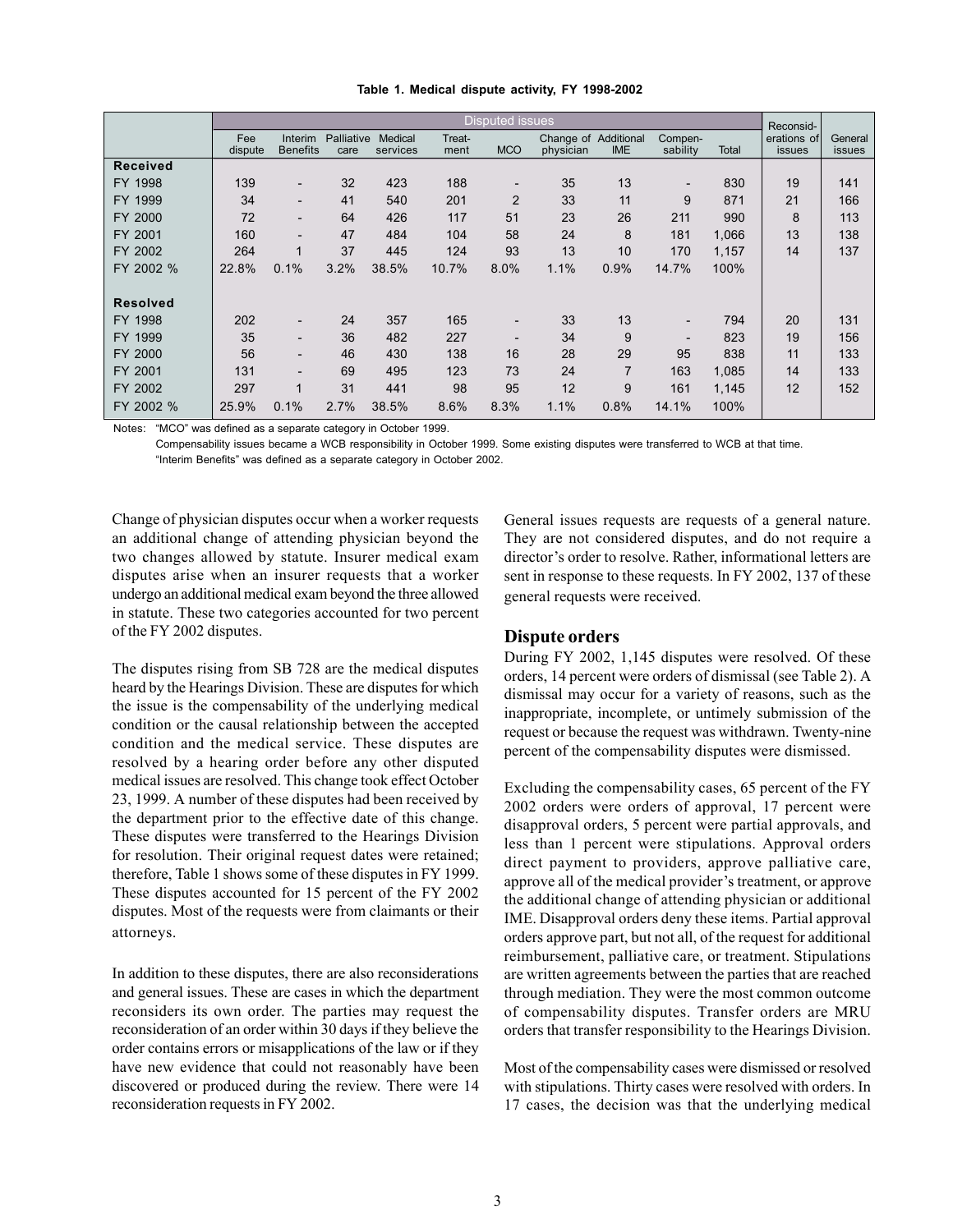|  |  | Table 2. Medical dispute orders by issue, FY 2002 |  |  |  |  |  |  |
|--|--|---------------------------------------------------|--|--|--|--|--|--|
|--|--|---------------------------------------------------|--|--|--|--|--|--|

|                    | Fee      | Interim  | Palliative  | Medical  | Treat- |            | Change of | Additional               | Compen-                  |               | Total   |
|--------------------|----------|----------|-------------|----------|--------|------------|-----------|--------------------------|--------------------------|---------------|---------|
|                    | dispute  | benefits | care        | services | ment   | <b>MCO</b> | physician | <b>IME</b>               | sability                 | <b>Orders</b> | Percent |
| Approved           | 248      | 0        |             | 290      | 47     | 29         |           | 8                        | $\overline{\phantom{a}}$ | 636           | 55.5%   |
| Allowed            |          |          |             |          |        |            |           |                          |                          |               | 0.1%    |
| Disapproved        | 19       |          | 8           | 64       | 20     | 50         | 2         |                          |                          | 165           | 14.4%   |
| Partial Approval   | 13       | $\Omega$ | 2           | 22       | 8      | 9          | 0         | $\Omega$                 |                          | 54            | 4.7%    |
| Stipulation        | $\Omega$ | 0        | $\mathbf 0$ | 6        |        |            | 0         | 0                        | 84                       | 92            | 8.0%    |
| Transfer           | 0        | 0        | 0           |          | 2      | 0          |           |                          |                          | 3             | 0.3%    |
| Causally related   |          |          |             |          |        |            |           | $\overline{\phantom{0}}$ | 17                       | 17            | 1.5%    |
| Causally unrelated |          |          |             |          |        |            |           |                          | 13                       | 13            | 1.1%    |
| <b>Dismissed</b>   | 17       | $\Omega$ | 14          | 58       | 20     | 6          | 2         | 0                        | 47                       | 164           | 14.3%   |
| Total              | 297      |          | 31          | 441      | 98     | 95         | 12        | 9                        | 161                      | 1.145         | 100%    |
| % of orders        | 25.9%    | 0.1%     | 2.7%        | 38.5%    | 8.6%   | 8.3%       | 1.0%      | 0.8%                     | 14.1%                    | 100%          |         |

Notes: In this table "-" indicates combinations of issues and orders that are not used.

"Allowed" is an order type used only for change of physician issues.

When an additional IME is allowed, it is counted under "Approved."

Transfer orders are used by MRU to transfer issues to WCB for compensability decisions.

"Causally related" and "Causally unrelated" are used by WCB for hearing order outcomes.

condition was compensable or that the accepted condition caused the need for the medical treatment. In 13 cases, the condition was found non-compensable or the accepted condition was determined not to be the cause of the need for treatment.

In the following discussion, dismissed cases are excluded. Of the disputed medical services, 76 percent were approved, 17 percent were disapproved, and 7 percent were settled with a partial acceptance or a stipulation. Of the disputed treatments, 60 percent were approved, and 26 percent were disapproved. Of the palliative care requests, 41 percent were approved, and 47 percent were disapproved.

Medical providers were usually successful when they requested dispute resolution. Excluding the dismissals, 90 percent of the medical services for which providers requested approval were granted. Payment of disputed bills was approved in 89 percent of the fee disputes.

The department reconsidered 12 orders. Of the 7 reconsiderations that were not denied, 3 upheld the earlier order, 2 reversed the earlier order, 1 modified the earlier order, and 1 had a stipulation amended to the earlier order.

#### **Disputes involving managed care organizations**

Thirteen percent of the FY 2002 orders resolved disputes for injured workers enrolled in managed care organizations. Of these, 66 percent involved disputes with the MCO itself. The remainder of the disputes were not related to the MCO. MCOs must have internal dispute resolution processes, although they may choose to have the department resolve certain types of issues. Therefore, medical disputes come to the department either

because the MCO does not have a resolution process for a particular type of issue or because the MCO's decision is being appealed. About 36 percent of the workers with accepted disabling claims are enrolled in MCOs. The small number of MCO disputes received by the department indicates that the MCOs resolved many medical disputes themselves.

For the non-compensability disputes involving MCOs, 39 percent of the orders were approval orders and 41 percent were disapproval orders. This contrasts with the disputes that did not involve MCOs; in this group, 69 percent were approval orders and 13 percent were disapproval orders.

#### **Processing times**

The average number of calendar days from the initial receipt of a dispute to its resolution was 82 days for FY 2002 orders (see Table 3). This compares to 105 days in FY 2001. Compensability disputes took the longest to resolve, at 235 days. Treatment disputes averaged 88 days for resolution. MCO disputes averaged 87 days to resolve. Medical services disputes averaged 64 days. IME disputes were resolved the quickest, averaging 32 days.

A portion of this processing time can be attributed to the involvement of outside physician reviewers. These reviewers or panels of reviewers may be appointed by the department to review the disputed treatments, medical services, or palliative care. The length of time between the date of the department's letter establishing the outside review and the date that the physician's report was received averaged 28 days. Fifty-six percent of the treatment orders that were not dismissed (45 percent of all treatment orders) used outside physician review.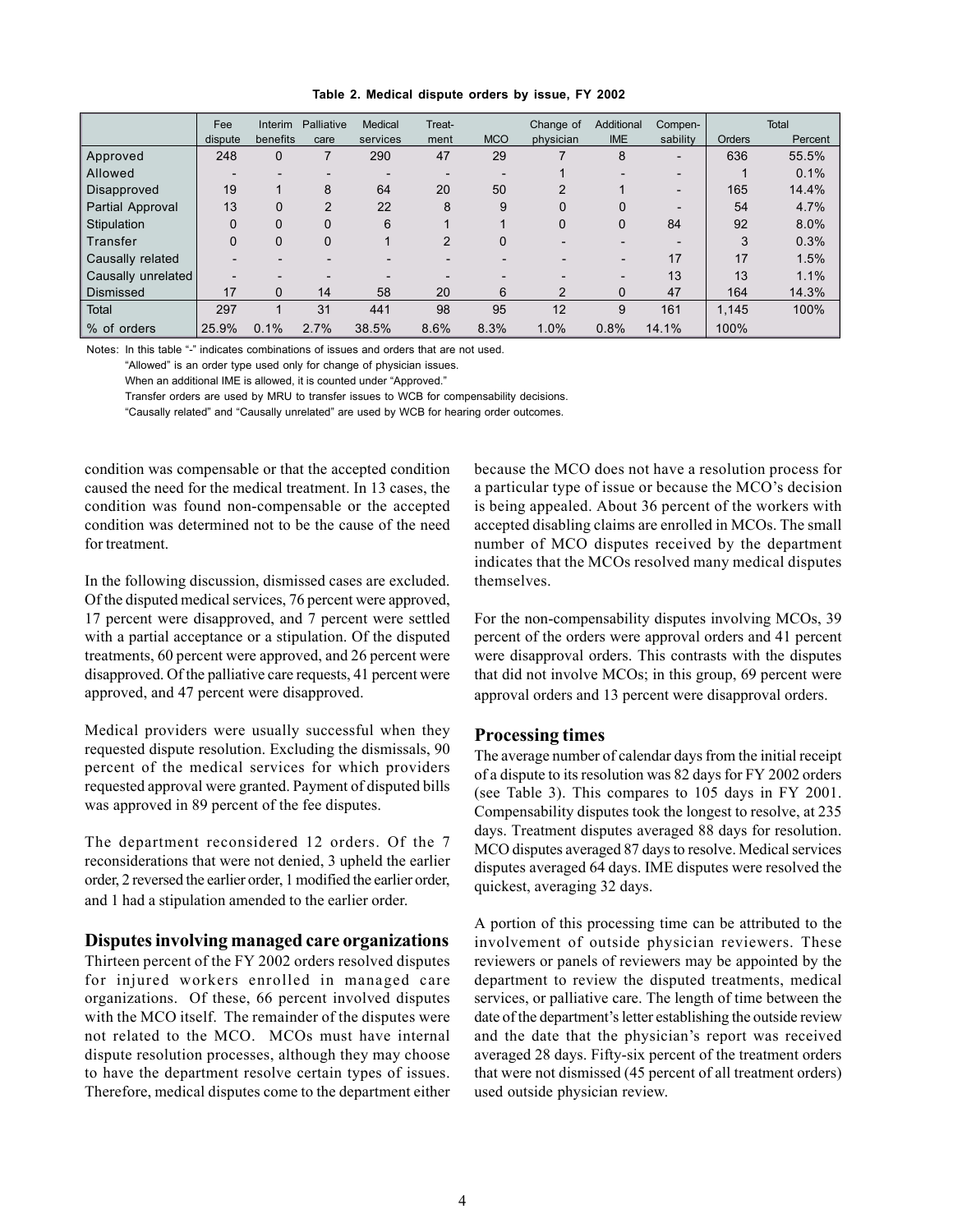|                       |               | Average | Number with a    | Percent with a   | Average |
|-----------------------|---------------|---------|------------------|------------------|---------|
| Orders                | <b>Number</b> | days    | physician review | physician review | days    |
| Fee dispute           | 297           | 54.6    |                  | $0.0\%$          |         |
| Interim Benefits      |               | 62.0    |                  | 0.0%             |         |
| Palliative care       | 31            | 74.7    |                  | 9.7%             | 22      |
| Medical services      | 441           | 63.6    |                  | 0.5%             | 8       |
| Treatment             | 98            | 87.7    | 44               | 44.9%            | 28      |
| <b>MCO</b>            | 95            | 87.4    | 32               | 33.7%            | 29      |
| Change of physician   | 12            | 59.3    |                  | 0.0%             |         |
| <b>Additional IME</b> | 9             | 32.0    |                  | 0.0%             |         |
| Compensability        | 161           | 234.6   |                  | $0.0\%$          |         |
| All disputed issues   | 1,145         | 82.0    | 81               | 7.1%             | 28      |
| Reconsiderations      | 12            | 32.2    |                  | 0.0%             |         |
| General requests      | 152           | 34.0    |                  | 0.0%             |         |

**Table 3. Average processing days for orders, FY 2002**

Note: Processing time is calculated using calendar days, not work days. Weighted average calculated for "All disputed issues."

### **Appeals of orders**

Orders from disputed and reconsidered issues other than IMEs and compensability can be appealed through the contested case hearing process within WCD. (IME orders and compensability orders are appealed to the Hearings Division.) Prior to August 1, 1999, these hearings officers were under the director's jurisdiction. They have become part of a centralized hearings panel in the Oregon Employment Department. The parties have 30 days to appeal a medical dispute order.

Of the 987 orders issued in FY 2002, 9 percent were appealed. In FY 2001, 7 percent of the 929 orders were appealed. Because many of the FY 2002 appealed orders did not have resolutions at the time of this report, the outcomes of appealed FY 2001 orders are provided in the following discussion (see Tables 4 and 5). Fifteen percent of the treatment dispute orders, 15 percent of MCO orders, and 6 percent of the medical service orders were appealed. Fortytwo percent of the appeals were affirmed, while thirty-seven percent of the appeals were dismissed or withdrawn. The majority of the other resolutions were reversals, partial affirmations of the earlier orders, stipulated agreements, or remands to the Workers' Compensation Division for further action.

|  | Table 4. Appeals of FY 2002 orders |  |  |  |
|--|------------------------------------|--|--|--|
|--|------------------------------------|--|--|--|

| Orders          | Fee<br>dispute | Palliative<br>care | Medical<br>services | Treatment<br>dispute | <b>MCO</b> | Change of<br>physician   | Interim<br>benefits      | Total   |
|-----------------|----------------|--------------------|---------------------|----------------------|------------|--------------------------|--------------------------|---------|
| Orders          | 299            | 34                 | 444                 | 101                  | 96         | 12                       |                          | 987     |
| Number appealed | 23             |                    | 28                  |                      | 15         | $\overline{\phantom{0}}$ | $\overline{\phantom{0}}$ | 89      |
| % appealed      | $.7\%$         | 17.6%              | 6.3%                | 16.8%                | 15.6%      | $0.0\%$                  | $0.0\%$                  | $9.0\%$ |

Order counts include reconsiderations.

| <b>Orders</b>                                        | Fee<br>dispute   | Palliative<br>care | Medical<br>services | Treatment<br>dispute | <b>MCO</b>        | Change of<br>physician | Interim<br>benefits | <b>Total</b>      |                              |
|------------------------------------------------------|------------------|--------------------|---------------------|----------------------|-------------------|------------------------|---------------------|-------------------|------------------------------|
| <b>Orders</b><br>Number appealed<br>% appealed       | 131<br>3<br>2.3% | 69<br>6<br>8.7%    | 500<br>30<br>6.0%   | 129<br>19<br>14.7%   | 76<br>11<br>14.5% | 24<br>0.0%             | 0.0%                | 929<br>69<br>7.4% |                              |
| Outcome of<br>appeals                                |                  |                    |                     |                      |                   |                        |                     |                   | Percentage<br>of resolutions |
| Affirmed<br>Reversed                                 | 3                | 2                  | 14                  | 9<br>5               | 3                 |                        |                     | 28<br>10          | 41.8%<br>14.9%               |
| <b>Partial</b><br><b>Stipulation</b><br>Remand/other |                  |                    | 2                   |                      |                   |                        |                     | 2                 | 3.0%<br>1.5%<br>1.5%         |
| Dismissed/withdrawn                                  |                  | 4                  | 11                  | 4                    | 6                 |                        |                     | 25                | 37.3%<br>100%                |
| Pending<br>Other*                                    |                  |                    |                     |                      |                   |                        |                     |                   |                              |
| Total                                                | 3                | 6                  | 30                  | 19                   | 11                |                        |                     | 69                |                              |

**Table 5. Appeals of FY 2001 orders, and outcomes**

Notes: In this table, reconsidered issues are included with the original disputed issue.

Few general issue orders are appealed, so they are not included.

Appeals of IME orders and compensability orders are not appealed to contested case hearings.

\*One Medical Services case under consideration for appeal.